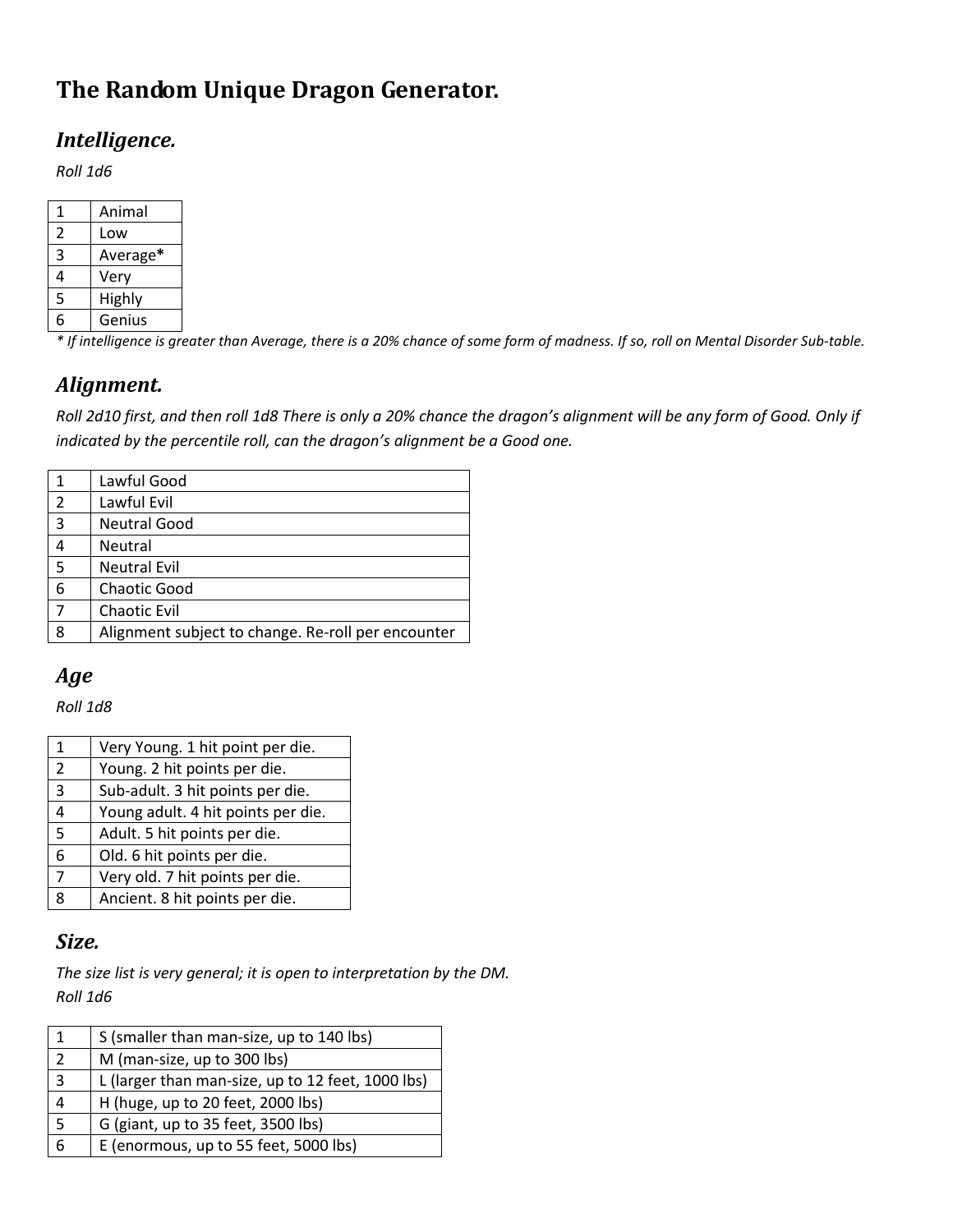### *Armor Class*

*Roll 1d8* 

| 1 | AC <sub>8</sub> |
|---|-----------------|
| 2 | AC 6            |
| 3 | AC 4            |
| 4 | AC $2$          |
| 5 | AC <sub>0</sub> |
| 6 | $AC -1$         |
| 7 | $AC -2$         |
| ጸ | AC -3           |

### *Hit Dice*

*Roll 1d8* 

| 1              | 4-6 hit dice   |
|----------------|----------------|
| $\overline{2}$ | 5-7 hit dice   |
| 3              | 6-8 hit dice   |
| 4              | 7-9 hit dice   |
| 5              | 8-10 hit dice  |
| 6              | 9-12 hit dice  |
| 7              | 10-13 hit dice |
| 8              | 11-14 hit dice |

#### *Movement*

*roll 1d6* 

| Roll           | Ground / Flying |
|----------------|-----------------|
|                | 6''/18''        |
| $\overline{2}$ | 10'' / 10''     |
| 3              | 12''/24''       |
| 4              | 9''/24''        |
| $\overline{5}$ | 9''/30''        |
|                | 12" / 30"       |

# *Number of Attacks per Round*

*Roll 1d6*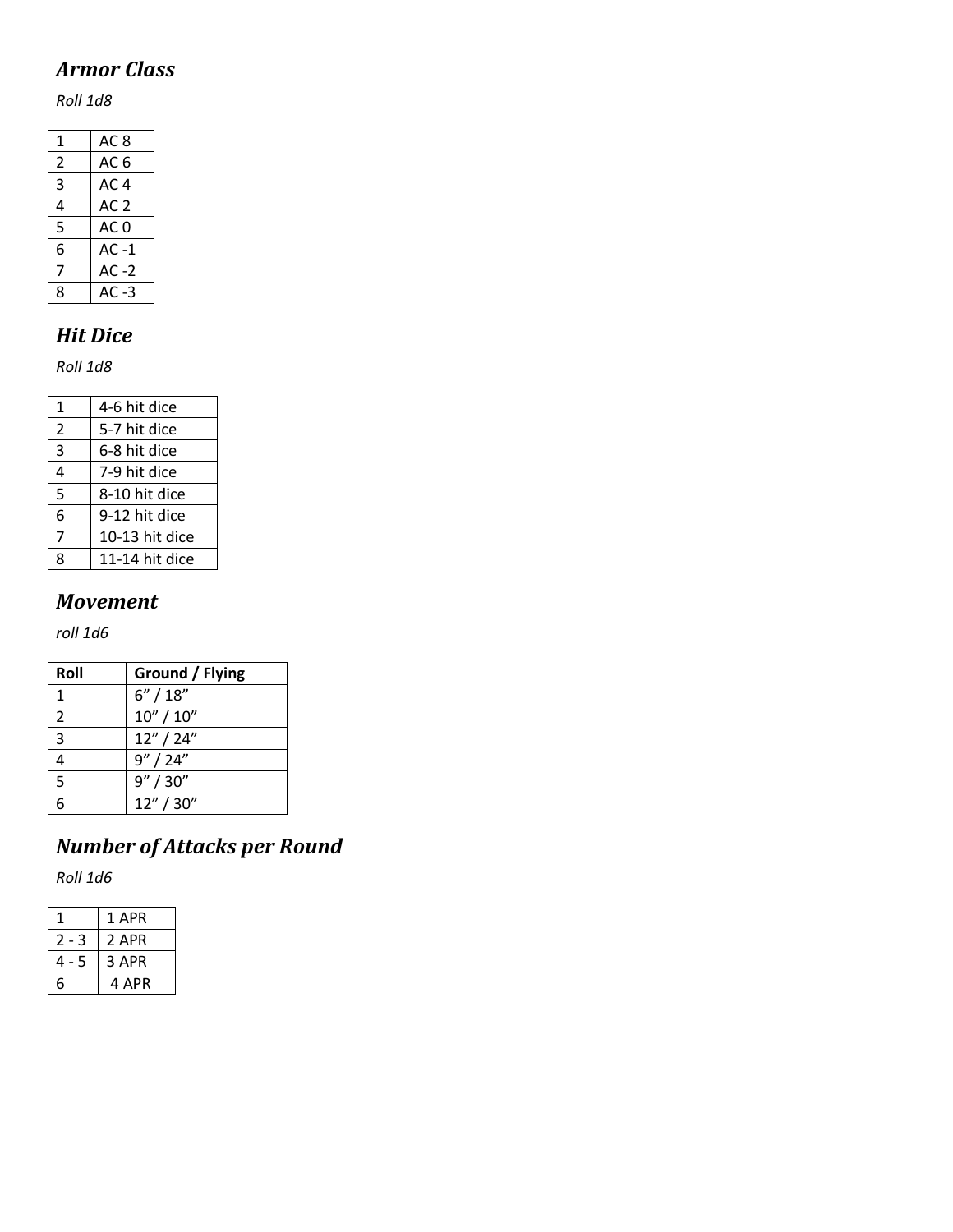## *Damage per attack.*

*roll 1d6 (Roll as many times as indicated by # of attacks per round)* 

| 1               | $1 - 4$  |
|-----------------|----------|
| $\overline{2}$  | 1-6      |
| 3               | $1 - 8$  |
| 4               | $1 - 10$ |
| 5               | $1 - 12$ |
| $6\overline{6}$ | $2 - 12$ |

# *Breath Weapon*

*Roll 1d8* 

|         | No breath weapon                                           |
|---------|------------------------------------------------------------|
| 2       | Fire. (as red dragon)                                      |
| 3       | Cold. (as white dragon)                                    |
| 4       | Acid. (as black dragon)                                    |
| 5       | Poison Gas. (as green dragon)                              |
| 6       | Lightning. (as blue dragon)                                |
| $7 - 8$ | Unique breath weapon. (roll on Unique Breath Weapon table) |

## **Unique Breath Weapon**

*Roll 1d10* 

| $\mathbf{1}$   | Spittle ball causes random polymorph to those hit.                                                                 |
|----------------|--------------------------------------------------------------------------------------------------------------------|
| $\overline{2}$ | Laughing gas, save vs dragon breath or be rendered defenseless due to convulsions of laughter. (gas attack has     |
|                | same dimensions as green dragon toxic gas breath weapon)                                                           |
| $\overline{3}$ | Roar/cone of sound, does 1-8 points of damage per hit die, and causes permanent deafness to those failing save.    |
| $\overline{4}$ | Dragon vomits forth a gusher of stinging insects. 1-4 points of damage per hit die, plus save vs poison or be      |
|                | immobilized with pain for a number of rounds equal to the dragons hit dice.                                        |
| 5 <sup>5</sup> | Breath becomes "Web" as per the spell.                                                                             |
| $\sqrt{6}$     | A gust of "Sleep" fumes as per the spell.                                                                          |
| $\overline{7}$ | A glob of protoplasm which transforms into a random monster under the dragon's control.                            |
| 8              | Breath disintegrates metal. Only magic items may attempt to save.                                                  |
| 9              | Giant wad of phlegm which will glue victims to surfaces or to each other. The dragon will direct it at the highest |
|                | concentration of foes. Alcohol will dissolve the phlegm in three rounds.                                           |
| 10             | Hurricane force wind. Failure to save results in targets being dashed against closest obstruction. Calculate as    |
|                | falling damage.                                                                                                    |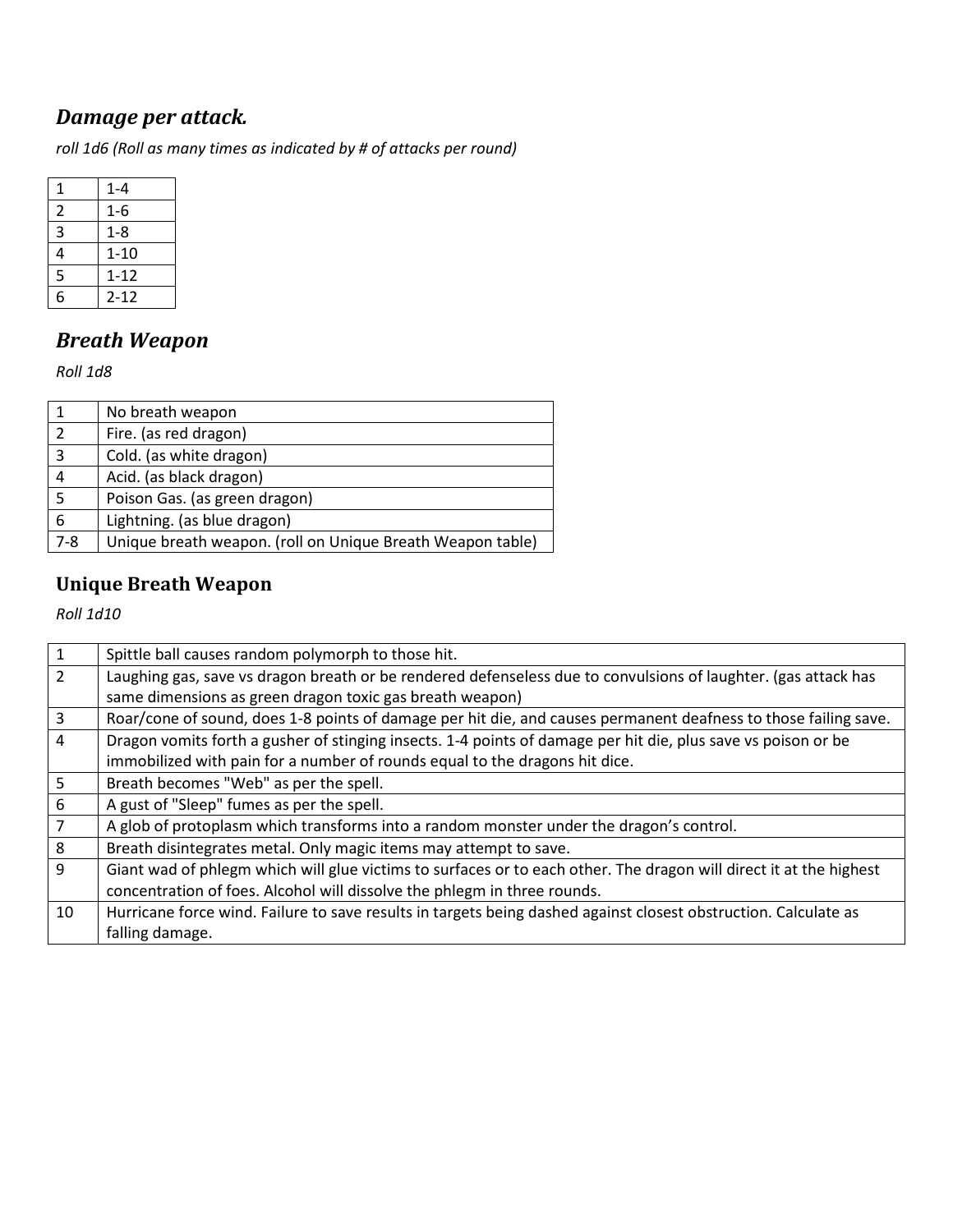## *Special Defenses*

*Roll 2d10 or 1d6 first (your choice), and then roll 1d10 There is 2 in 6 or 35% chance the dragon will possess Special Defenses* 

|                 | Only hit by magic weapons.                                                                                       |
|-----------------|------------------------------------------------------------------------------------------------------------------|
| $\overline{2}$  | Anti-magic field, 5' radius.                                                                                     |
| $\overline{3}$  | Chameleon, treat as elven cloak.                                                                                 |
| $\overline{4}$  | Constantly sheds caltrop-like scales. Unless characters have a dexterity greater than 14, they have a 20% chance |
|                 | per round of stepping on a shed scale and taking 2 points of damage when within twenty feet of the dragon.       |
| $5\overline{)}$ | Dragon is perpetually enveloped in fire. Coming within melee range causes 1-4 points of damage per round.        |
| 6               | Miasmal fog surrounds the dragon. Anyone closing to melee range must save or contract random disease.            |
| $\overline{7}$  | Dragon regenerates as does a troll.                                                                              |
| 8               | Dragon is constantly coated in frost. Immune to cold-based attacks and anyone coming withing melee range         |
|                 | must save or be frost-bitten for 1-4 points of damage a single time.                                             |
| 9               | Dragon blinks as does a Blink Dog.                                                                               |
| 10              | Dragon's blood is poisonous. If wounded by an edged weapon, the attacker must save vs poison.                    |

## *Special Attacks*

*Roll 2d10 or 1d6 first (your choice), and then roll 1d10 There is 2 in 6 or 35% chance the dragon will possess Special Attacks* 

| $\mathbf{1}$   | Dragon has claws of sharpness. On a natural twenty, the victim of the dragons claw attack will have a random        |
|----------------|---------------------------------------------------------------------------------------------------------------------|
|                | limb severed.                                                                                                       |
| $\overline{2}$ | Dragon Speech. Those hearing the dragon speak must save or be charmed and become the dragons staunch                |
|                | supporters.                                                                                                         |
| $\overline{3}$ | Frog tongue. The dragon can attack as would a Cave Fisher.                                                          |
| $\overline{4}$ | Tail spines as a Manticore.                                                                                         |
| $\overline{5}$ | Gaze weapon causes diametric alignment shift. Treat as a Medusa's gaze attack.                                      |
| $\sqrt{6}$     | Dragon sprays caustic urine causing 2-12 points of damage and painful blistering.                                   |
| $\overline{7}$ | A slap of the dragon's tongue will cause madness. Target must save or be stricken with a random mental illness.     |
| 8              | Dragon's wings are edged with bony serrations. It may slash for 1-8 points of damage at targets twice as far away   |
|                | as normal melee range.                                                                                              |
| 9              | Dragon may speak a minor curse once per day. Example; "May you never wield a sword again!" The curse will           |
|                | hold until lifted by a cleric.                                                                                      |
| 10             | Dragon's tail ends in a bone club. When stuck against the ground, or other hard surface, the bone club will         |
|                | shatter, hurling shrapnel in all directions. Those struck will take 1-6 points of damage. The club regrows within a |
|                | day.                                                                                                                |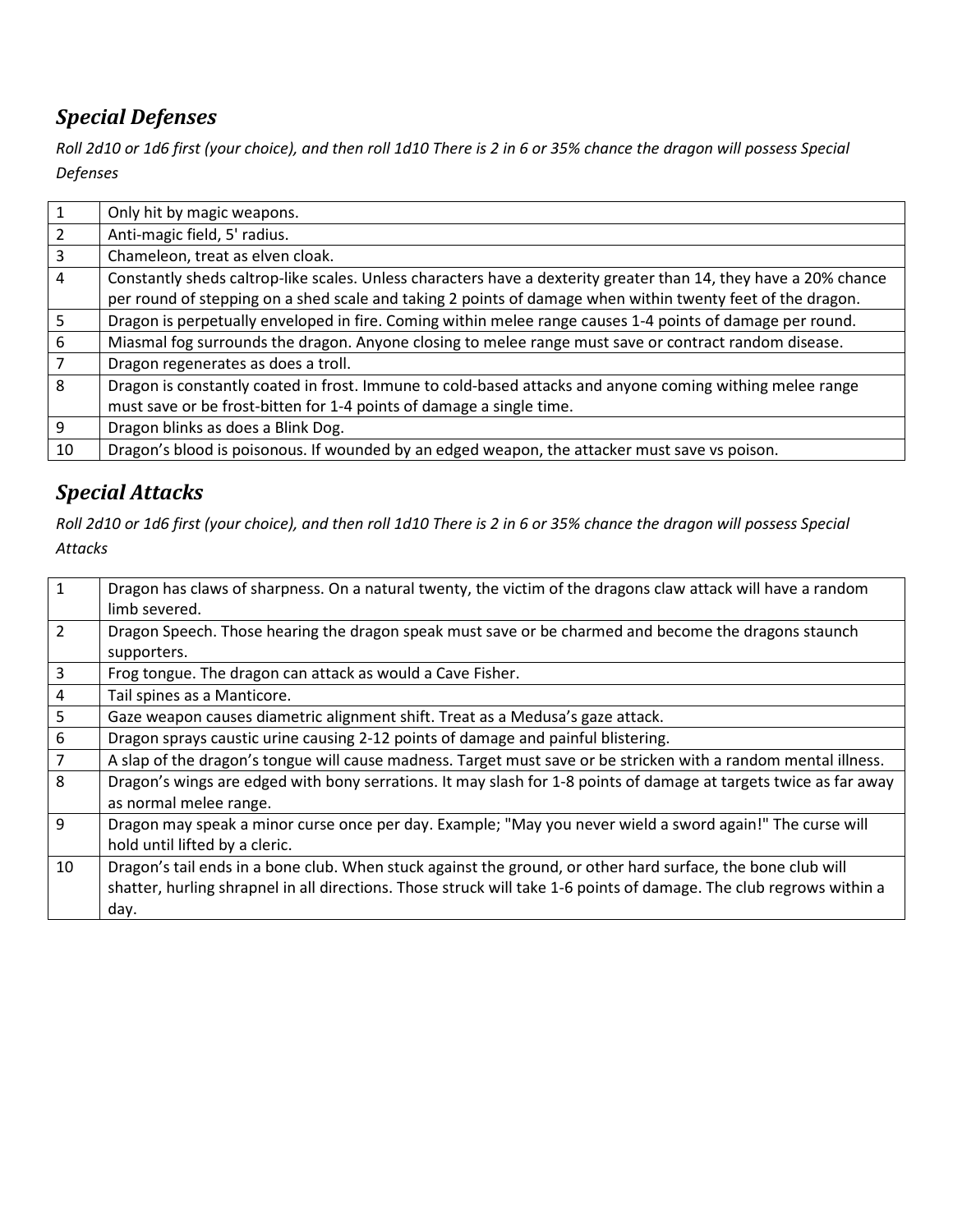## *Special Abilities*

*Roll 2d10 or 1d6 first (your choice), and then roll 1d10 There is 2 in 6 or 35% chance the dragon will possess Special Abilities*

| $\mathbf{1}$   | Dragon burrows as a Bullette                                                                                           |
|----------------|------------------------------------------------------------------------------------------------------------------------|
| $\overline{2}$ | Dragon travels distances greater than 100 feet via natural Dimension Door.                                             |
| $\overline{3}$ | Dragon possesses lernaean regeneration abilities. If it loses a head, or limb, it will regrow two to replace it within |
|                | 1-4 rounds if the stump is not burned with fire.                                                                       |
| 4              | The dragon may climb surfaces as would a giant gecko.                                                                  |
| 5              | The dragon sprays a musk which will attract wandering monsters until removed by rubbing with pumpkin flesh.            |
|                | Every subsequent wandering monster check will result in an encounter.                                                  |
| 6              | The dragon is an oracle and may foretell events if persuaded.                                                          |
| 7              | As a displacer beast, the dragon always appears to be 3 feet from it's actual position. This adds two points to it's   |
|                | saving throws, and subtracts 2 points from opponents attack rolls.                                                     |
| 8              | The dragon has the ability to mimic the form of anyone it has recently observed. Treat as a doppleganger.              |
| 9              | The dragon can see and strike ethereal and astral creatures, and those using magic to transport themselves to          |
|                | those planes.                                                                                                          |
| 10             | Undead must obey the dragon. It cannot create, or summon them, but any encountered must heed it's                      |
|                | commands.                                                                                                              |

### *General Characteristics.*

*Roll 1d8 to determine the dragon's dominate features.* 

|   | Mammalian. Bare flesh, or fur. The dragon exhibits qualities which are, cat-like, bearish, wolf-like, etc        |
|---|------------------------------------------------------------------------------------------------------------------|
|   | Reptilian. Scaled or pebbled hide. The dragon is serpent-like, crocodilian or dinosaurian.                       |
|   | Amphibian. Smooth and slimy skin. The dragon is salamander-like, or frogish.                                     |
| 4 | Avian. Feathered and/or beaked and taloned. The dragon is somewhat bird-like.                                    |
| 5 | Unnaturally monstrous. The dragon may not be native to this plane. It's form may be difficult to discern, or may |
|   | not be set. The dragon may be only partially material.                                                           |
| 6 | Construct. The dragon is a made thing. It may be like a flesh golum or built of unliving materials.              |
| 7 | Humanoid dragon. The general form of the dragon's body is similar to that of a man. Or, it may have human-like   |
|   | features, eyes, hands, a human like mouth, etc                                                                   |
|   | Amalgamation. Roll twice on this table and combine results to make a dragon which is truly bizarre.              |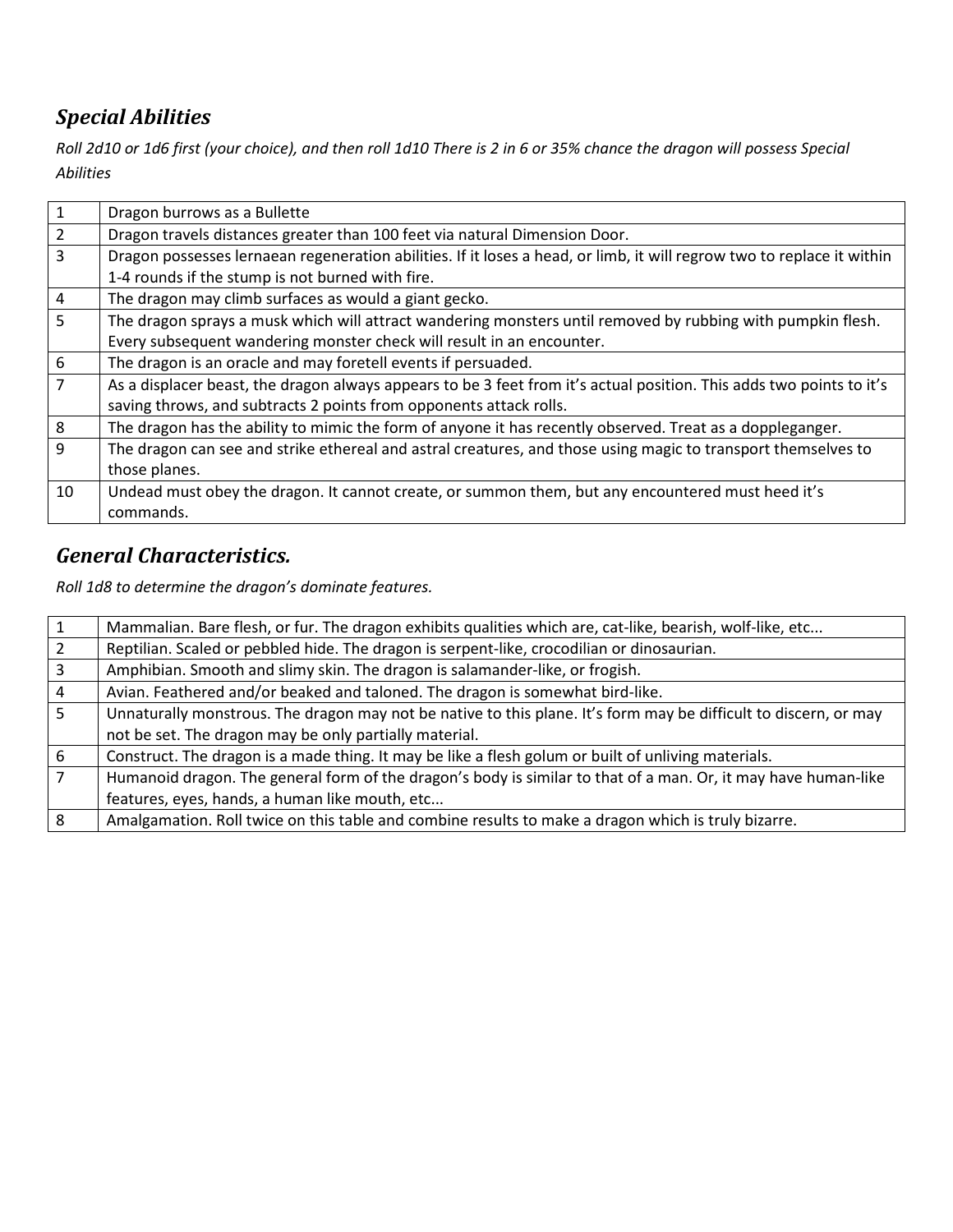## *General Form*

*Roll 1d20* 

| 1              | Serpentine, no limbs.                                                       |
|----------------|-----------------------------------------------------------------------------|
| $\overline{2}$ | Serpentine, winged                                                          |
| 3              | Serpentine, forelimbs only.                                                 |
| 4              | Serpentine, forelimbs and wings.                                            |
| 5              | Serpentine, four legs only.                                                 |
| 6              | Serpentine, four legs and wings.                                            |
| 7              | Serpentine, bipedal rear legs only.                                         |
| 8              | Serpentine, bipedal rear legs and wings.                                    |
| 9              | Serpentine, bipedal rear legs and fore arms.                                |
| 10             | Serpentine, bipedal rear legs, fore arms, and wings                         |
| 11             | Traditional heavy bodied dragon with four limbs and wings.                  |
| 12             | Bipedal, carnosaur-like.                                                    |
| 13             | Bipedal, carnosaur-like with wings.                                         |
| 14             | Traditional heavy bodied dragon, four limbs only.                           |
| 15             | Multi-legged, six limbs or more.                                            |
| 16             | Multi-legged, six limbs or more and winged                                  |
| 17             | Multi-legged, one hundred limbs or more.                                    |
| 18             | The dragon's form changes after each encounter. Re-roll for beginning form. |
| 19             | The dragon lacks limbs. paws, claws, or hands attach directly to the body.  |
| 20             | Head and body as one, no neck. Bipedal, long tail, no fore arms or wings.   |
|                |                                                                             |

## *Primary and Secondary Colors*

*Roll 1d8 twice for colors, Choose scheme or pattern as you like. (Spots, stripes, blotches, solids, etc...)* 

| 1 | <b>Black</b> |
|---|--------------|
| 2 | White.       |
| 3 | Red.         |
| 4 | Green.       |
| 5 | Blue.        |
| 6 | Yellow.      |
| 7 | Brown.       |
| Ջ | Grey.        |

## *% in lair*

*Roll 1d6* 

| roll 1d6 |     |
|----------|-----|
| 1        | 10% |
| 2        | 20% |
| 3        | 30% |
| 4        | 40% |
| 5        | 50% |
| հ        | 60% |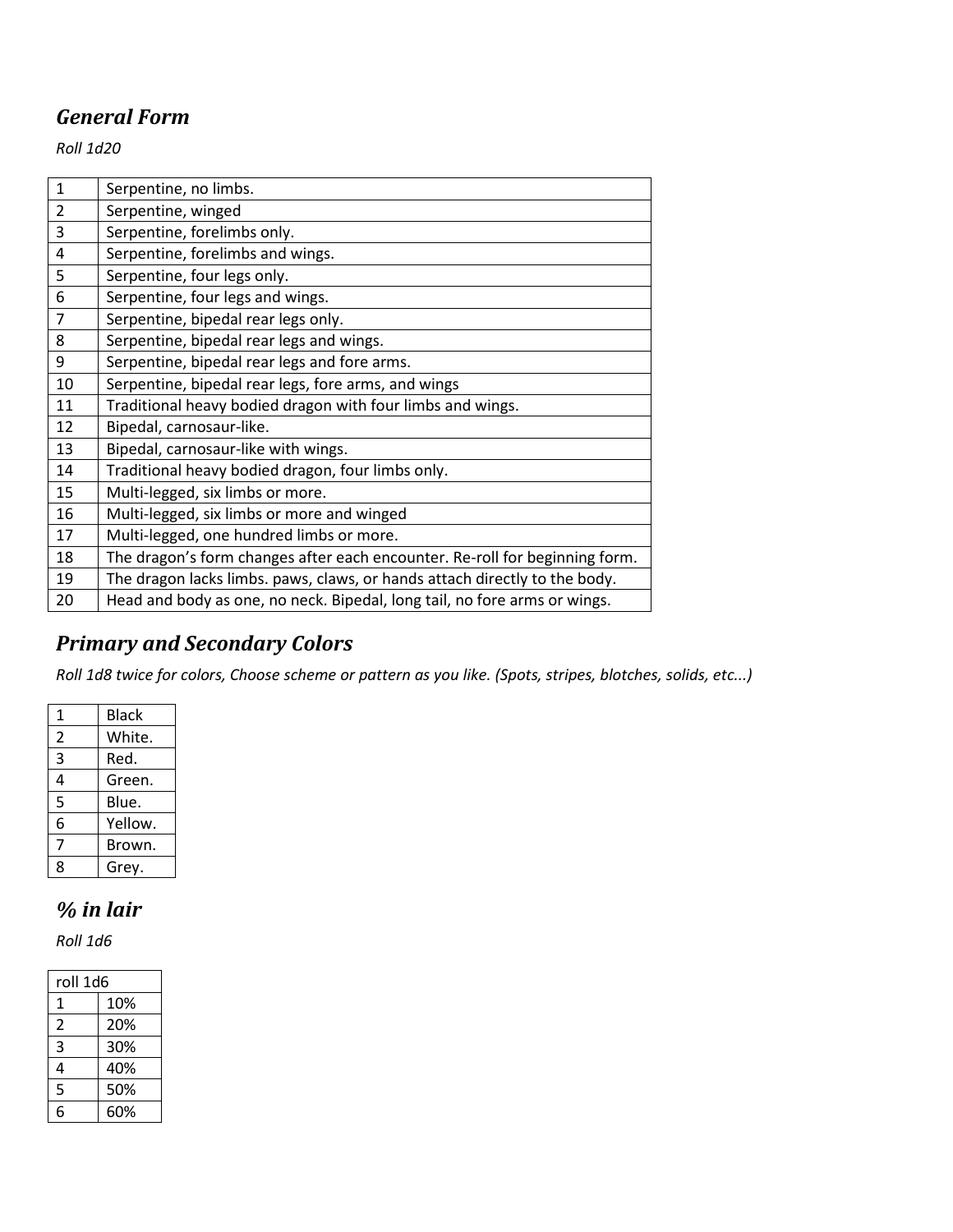## *Chance of Speaking/Magic-use/Sleeping*

*Roll 1d6* 

|   | 30%/10%/50%  |
|---|--------------|
|   | 60%/30%/30%  |
|   | 30%/30%/50%  |
|   | 45%/40%/40%  |
| ت | 75%/40%/20%  |
|   | 100%/100%/5% |

#### *Purpose or Obsession.*

Roll 1d12 to determine what drives the dragon's actions.

| $\mathbf{1}$ | Arcanavore. The dragon devours magic items, spell books, and spell casters.                                     |
|--------------|-----------------------------------------------------------------------------------------------------------------|
| 2            | The dragon lusts to accumulate treasure.                                                                        |
| 3            | The dragon must eat sentient creatures.                                                                         |
| 4            | The dragon loves music and collects musicians who must play for it's enjoyment until they die.                  |
| 5            | Bibliophile. The dragon hoards knowledge. If it captures books which it cannot itself, read, it will search for |
|              | persons who can be forced to read to it.                                                                        |
| 6            | The dragon exists to foul pure wells and water sources.                                                         |
| 7            | The dragon collects maidens. It may or may not eat them.                                                        |
| 8            | The dragon destroys temples and priests regardless of alignment.                                                |
| 9            | The dragon is obsessed with colorful fish.                                                                      |
| 10           | The dragon always seeks to expand it's personal desolation.                                                     |
| 11           | The dragon is zealously attempting to found it's own religion, centered on the worship of itself.               |
| 12           | Fighting is the dragon's raison d'etre. It always seeks to match itself to the greatest possible foes.          |

### *Allies or Minions.*

*Roll 2d10 and then roll 1d10 There is 25% chance the dragon will have allies or minions.*

| $\mathbf{1}$   | A second, lesser dragon of a standard type.                                                                            |
|----------------|------------------------------------------------------------------------------------------------------------------------|
| 2              | A second, lesser Randomly generated dragon.                                                                            |
| 3              | A thrall monster. (roll on appropriate random wilderness encounter table.)                                             |
| 4              | A non-dragon mate. The Random Unique Dragon is a Monster and capable of breeding with any other creature.              |
| 5              | The dragon functions as the Local Lord. Roll for a group of fighters of the dominate area race.                        |
| 6              | The dragon is venerated by the locals. It will be defended by it's Zealots who will sacrifice offenders to their       |
|                | "god".                                                                                                                 |
| $\overline{7}$ | The Local Lord placates the dragon by regular human sacrifices. He will prevent anyone upsetting the                   |
|                | arrangement.                                                                                                           |
| 8              | The dragons actions serve the purposes of a minor infernal power. There is a 20% chance that it may send               |
|                | demonic assistance if the dragon is hard pressed.                                                                      |
| 9              | A famous dragon-slayer opposes any who would attempt to destroy the dragon before him.                                 |
| 10             | The dragon is in-fact, an agent of, or controlled by, a neighboring power of the lands it is despoiling. Destroying it |
|                | may upset plans the PCs know nothing about, and gain them the attention of powers of which they are unaware.           |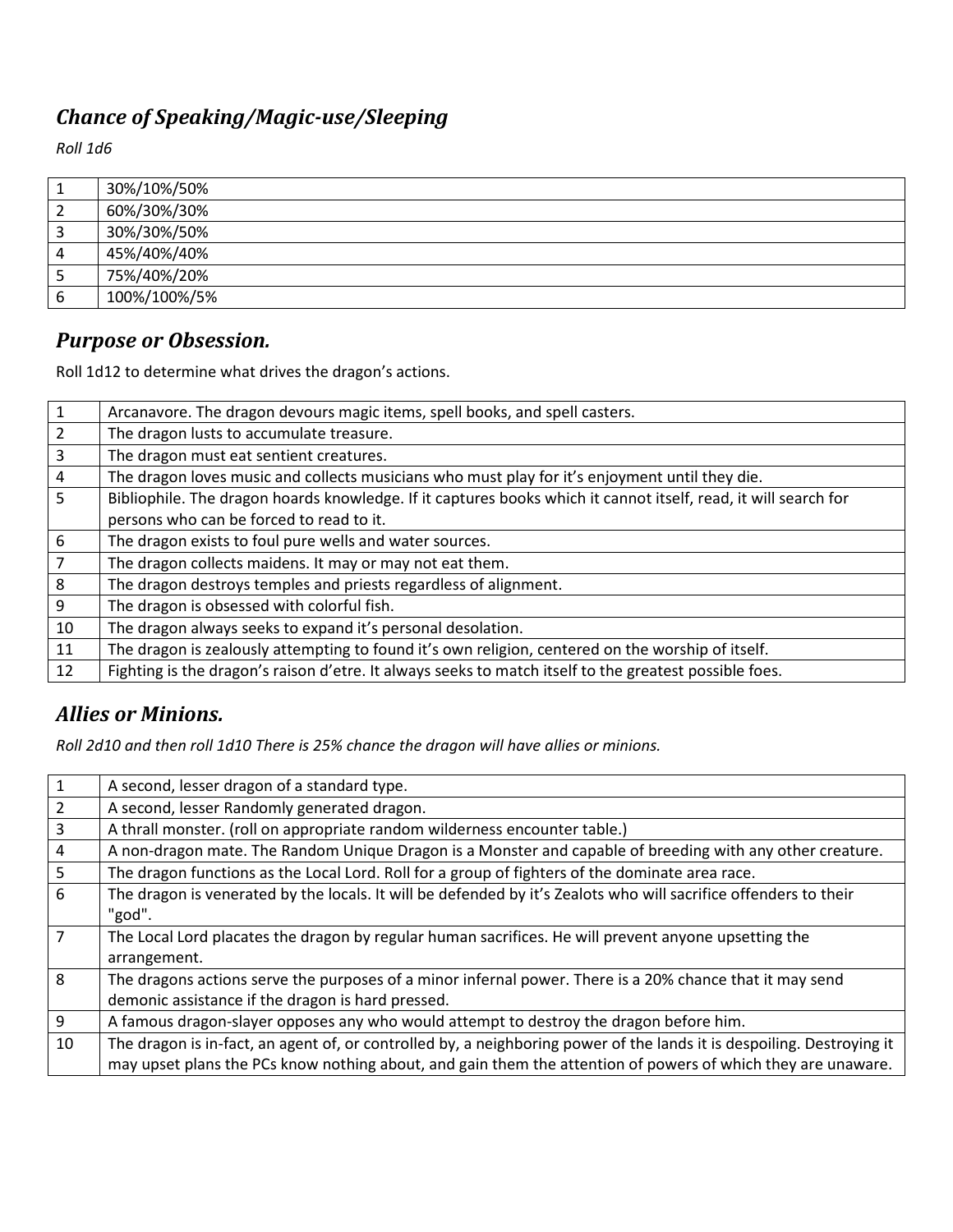#### *Notes on Generated Dragons*

The dragon generated by these lists may have apparent contradictions. The DM may re-roll attributes which cause conflicts, or he may come up with creative rationalizations which smooth out stat conflicts.

Many of the randomly generated statistics will require the DM to come up with plausible back-stories or justifications for exactly why the dragon is as it is, and why it does as it does. This, fleshing out of the dragon is nearly as much fun for the DM as it is when he gets to see the over confident PCs first encounter the Unique Dragon.

There is no promise that the randomly generated dragon will be a level-appropriate foe for the party. It could easily outmatch them, and it could just as easily be a push-over. The fun part is, they don't know which it is. The beast's size and appearance can be totally at odds with it's actual ability to deal out death.

#### **Example Dragon**

An example dragon, Slurgorth, the Beast of the Black Vale. Rolled up with out any fudging of the dice, so help me Gary.

**Intelligence:** Highly intelligent. (I rolled a 5, and a 15% on the chance for mental problems, under the 20% required. Slurgorth has some form of insanity.)

**Alignment:** Subject to change, re-roll at each encounter. ( I rolled an 8 and re-rolled a 4, so, Slurgorth starts with a Neutral alignment.)

**Age:** Sub-adult, 3 hit points per die. ( rolled a 3, so Slurgorth is not as old and formidable as he might otherwise be.)

**Size:** L. ( I rolled a 3, so I'm going to make him maximum for the class, 12 feet long, and 1000 lbs.)

**Armor Class:** -3 ( I rolled an 8, so Slurgorth is very difficult to hit and damage.)

**Hit Dice:** 4-6 ( I rolled a 1, so Slurgorth dosen't have as many hit dice as he might. I therefore go for the max allowed, 6 hit dice. This gives him 18 hit points at his age. Not a lot, but his high AC will compensate for this.)

**Move:** 6'/18' ( I rolled a 1 again, Slurgorth moves slowly on the ground and flys heavily through the air.)

Attacks per round: 2 attacks per round. ( Rolled a 3, Slurgorth is slow enough that he doesn't get two claws and a bite in the same round.)

**Damage/Attacks:** 1-10/1-8 ( I rolled a 4, and a 3, Slurgorth's clawed fore arms are more dangerous than his relatively weak bite.)

**Breath Weapon:** ( I rolled an 8, indicating a unique breath weapon.)

**Unique Breath Weapon:** Slurgorth can expel a spittle ball which causes those struck to undergo a random polymorph. Roll on reincarnation tables to determine new form. Victim may save vs dragon breath to make the transformation temporary. As with standard breath weapons, this may be used three times per day.

**Special Defenses:** nil. ( There is only a 35% chance of the dragon possessing special defenses, and I rolled above that, so nothing for Slurgorth.)